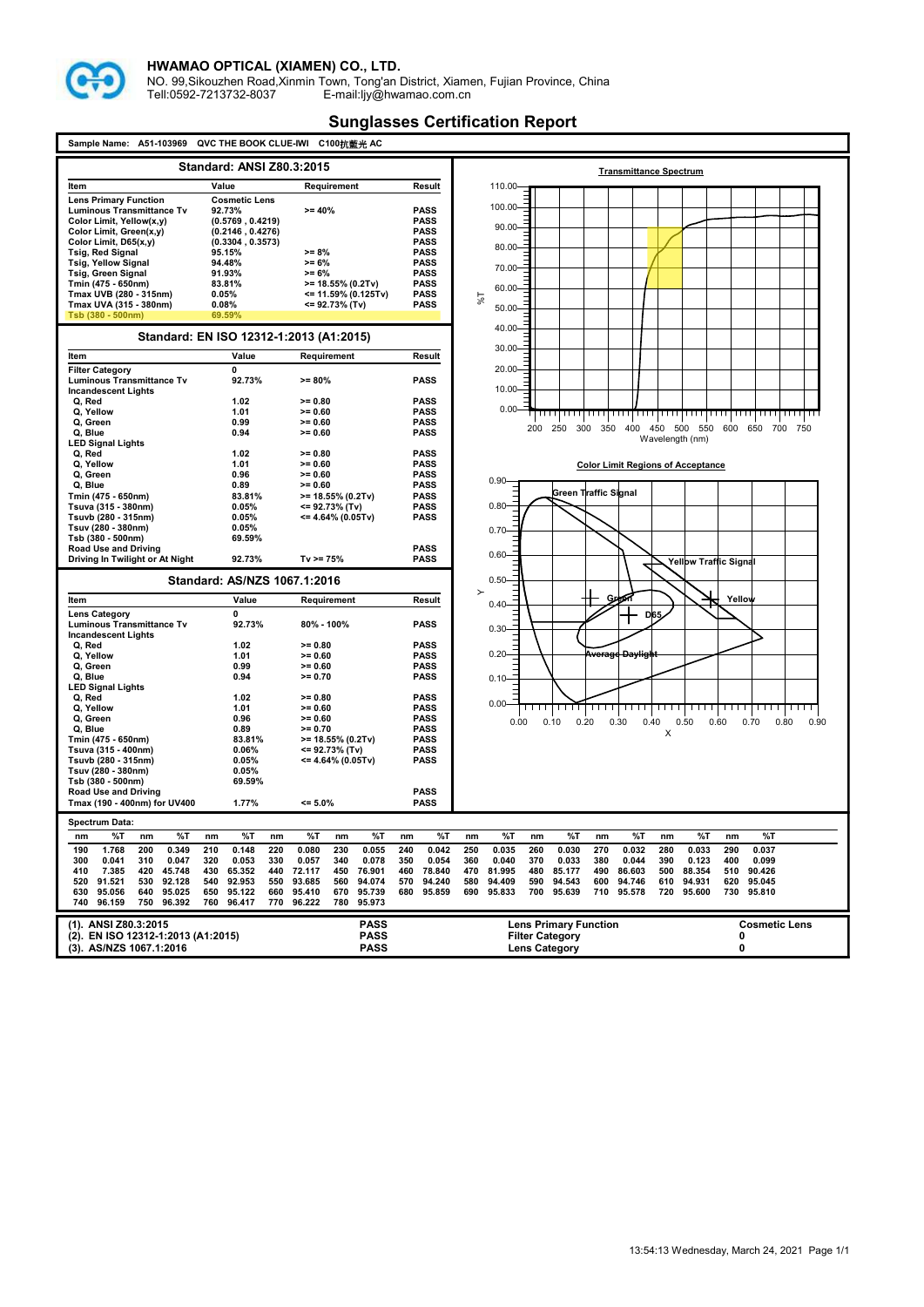

NO. 99,Sikouzhen Road,Xinmin Town, Tong'an District, Xiamen, Fujian Province, China Tell:0592-7213732-8037 E-mail:ljy@hwamao.com.cn

| Sample Name:<br>A51-103971                             | QVC THE BOOK CLUE-IWI                        | C100抗藍光 AC                               |                               |                                                                            |                                          |
|--------------------------------------------------------|----------------------------------------------|------------------------------------------|-------------------------------|----------------------------------------------------------------------------|------------------------------------------|
| <b>Standard: ANSI Z80.3:2015</b>                       |                                              |                                          | <b>Transmittance Spectrum</b> |                                                                            |                                          |
| Item                                                   | Value                                        | Requirement                              | Result                        | 110.00                                                                     |                                          |
| <b>Lens Primary Function</b>                           | <b>Cosmetic Lens</b>                         |                                          |                               |                                                                            |                                          |
| <b>Luminous Transmittance Tv</b>                       | 91.67%                                       | $>= 40%$                                 | <b>PASS</b>                   | 100.00                                                                     |                                          |
| Color Limit, Yellow(x,y)                               | (0.5775, 0.4213)                             |                                          | <b>PASS</b>                   | $90.00 -$                                                                  |                                          |
| Color Limit, Green(x,y)                                | (0.2167, 0.4316)                             |                                          | <b>PASS</b>                   |                                                                            |                                          |
| Color Limit, D65(x,y)                                  | (0.3344, 0.3607)                             |                                          | <b>PASS</b>                   | 80.00-                                                                     |                                          |
| <b>Tsig, Red Signal</b><br><b>Tsig, Yellow Signal</b>  | 95.45%<br>94.20%                             | $>= 8%$<br>$>= 6%$                       | <b>PASS</b><br><b>PASS</b>    |                                                                            |                                          |
| <b>Tsig, Green Signal</b>                              | 90.36%                                       | $>= 6%$                                  | <b>PASS</b>                   | 70.00-                                                                     |                                          |
| Tmin (475 - 650nm)                                     | 79.41%                                       | $>= 18.33\% (0.2Tv)$                     | <b>PASS</b>                   |                                                                            |                                          |
| Tmax UVB (280 - 315nm)                                 | 0.04%                                        | <= 11.46% (0.125Tv)                      | <b>PASS</b>                   | 60.00                                                                      |                                          |
| Tmax UVA (315 - 380nm)                                 | 0.07%                                        | <= 91.67% (Tv)                           | <b>PASS</b>                   | 1%<br>$50.00 -$                                                            |                                          |
| Tsb (380 - 500nm)                                      | 66.48%                                       |                                          |                               |                                                                            |                                          |
|                                                        |                                              |                                          |                               | 40.00-                                                                     |                                          |
|                                                        | Standard: EN ISO 12312-1:2013 (A1:2015)      |                                          |                               | $30.00 -$                                                                  |                                          |
| Item                                                   | Value                                        | Requirement                              | Result                        |                                                                            |                                          |
| <b>Filter Category</b>                                 | 0                                            |                                          |                               | 20.00-                                                                     |                                          |
| <b>Luminous Transmittance Tv</b>                       | 91.67%                                       | $>= 80%$                                 | <b>PASS</b>                   |                                                                            |                                          |
| <b>Incandescent Lights</b>                             |                                              |                                          |                               | $10.00 -$                                                                  |                                          |
| Q, Red                                                 | 1.03                                         | $>= 0.80$                                | <b>PASS</b>                   |                                                                            |                                          |
| Q, Yellow                                              | 1.02                                         | $>= 0.60$                                | <b>PASS</b>                   | $0.00 -$                                                                   | ,,,,,,,,,,,,,,,,                         |
| Q, Green                                               | 0.99                                         | $>= 0.60$                                | <b>PASS</b>                   | 400 450 500 550<br>250<br>300<br>350<br>200                                | 600 650<br>700 750                       |
| Q, Blue                                                | 0.93                                         | $>= 0.60$                                | <b>PASS</b>                   | Wavelength (nm)                                                            |                                          |
| Tmin (475 - 650nm)<br>Tsuva (315 - 380nm)              | 79.41%<br>0.05%                              | $>= 18.33\% (0.2Tv)$<br><= 91.67% (Tv)   | <b>PASS</b><br><b>PASS</b>    |                                                                            |                                          |
| Tsuvb (280 - 315nm)                                    | 0.04%                                        | <= 4.58% (0.05Tv)                        | <b>PASS</b>                   | <b>Color Limit Regions of Acceptance</b>                                   |                                          |
| Tsuv (280 - 380nm)                                     | 0.04%                                        |                                          |                               |                                                                            |                                          |
| Tsb (380 - 500nm)                                      | 66.48%                                       |                                          |                               | $0.90 -$                                                                   |                                          |
| <b>Road Use and Driving</b>                            |                                              |                                          | <b>PASS</b>                   | Green Traffic Signal                                                       |                                          |
| Driving In Twilight or At Night                        | 91.67%                                       | $Tv = 75%$                               | <b>PASS</b>                   | 0.80                                                                       |                                          |
|                                                        | Standard: AS/NZS 1067.1:2016                 |                                          |                               | 0.70                                                                       |                                          |
| Item                                                   | Value                                        | Requirement                              | Result                        |                                                                            |                                          |
| <b>Lens Category</b>                                   | 0                                            |                                          |                               | $0.60 -$                                                                   | <b>Yellow Traffic Signal</b>             |
| Luminous Transmittance Tv                              | 91.67%                                       | 80% - 100%                               | <b>PASS</b>                   |                                                                            |                                          |
| <b>Incandescent Lights</b>                             |                                              |                                          |                               | 0.50                                                                       |                                          |
| Q, Red                                                 | 1.03                                         | $>= 0.80$                                | <b>PASS</b>                   | $\rightarrow$<br>Green                                                     | Yellow                                   |
| Q, Yellow                                              | 1.02                                         | $>= 0.60$                                | <b>PASS</b>                   | $0.40 -$                                                                   |                                          |
| Q. Green<br>Q. Blue                                    | 0.99<br>0.93                                 | $>= 0.60$<br>$>= 0.70$                   | <b>PASS</b><br><b>PASS</b>    | D65                                                                        |                                          |
| Tmin (475 - 650nm)                                     | 79.41%                                       | >= 18.33% (0.2Tv)                        | <b>PASS</b>                   | 0.30                                                                       |                                          |
| Tsuva (315 - 400nm)                                    | 0.05%                                        | <= 91.67% (Tv)                           | <b>PASS</b>                   |                                                                            |                                          |
| Tsuvb (280 - 315nm)                                    | 0.04%                                        | <= 4.58% (0.05Tv)                        | <b>PASS</b>                   | $0.20 -$<br>Average Daylight                                               |                                          |
| Tsuv (280 - 380nm)                                     | 0.04%                                        |                                          |                               |                                                                            |                                          |
| Tsb (380 - 500nm)                                      | 66.48%                                       |                                          |                               | 0.10                                                                       |                                          |
| Road Use and Driving                                   |                                              |                                          | <b>PASS</b>                   |                                                                            |                                          |
| Tmax (190 - 400nm) for UV400                           | 1.65%                                        | $= 5.0%$                                 | <b>PASS</b>                   | 0.00                                                                       |                                          |
|                                                        |                                              |                                          |                               |                                                                            |                                          |
|                                                        |                                              |                                          |                               | 0.00<br>0.10<br>0.20<br>0.30<br>0.40                                       | 0.50<br>0.60<br>0.70<br>0.80<br>0.90     |
|                                                        |                                              |                                          |                               | X                                                                          |                                          |
|                                                        |                                              |                                          |                               |                                                                            |                                          |
| Spectrum Data:                                         |                                              |                                          |                               |                                                                            |                                          |
| %T<br>%T<br>nm<br>nm                                   | %T<br>nm<br>nm                               | %T<br>%T<br>nm                           | %T<br>nm                      | %Т<br>%T<br>%T<br>nm<br>nm<br>nm<br>nm                                     | %T<br>%T<br>nm                           |
| 1.648<br>200<br>0.334<br>190                           | 210<br>0.136<br>220                          | 0.074<br>230<br>0.050                    | 240<br>0.033                  | 250<br>0.029<br>260<br>0.027<br>270<br>0.026<br>280                        | 0.028<br>290<br>0.031                    |
| 0.035<br>310<br>0.039<br>300                           | 320<br>0.045<br>330                          | 0.051<br>340<br>0.070                    | 350<br>0.048                  | 360<br>0.035<br>370<br>0.029<br>380<br>0.039<br>390                        | 0.114<br>400<br>0.092                    |
| 410<br>7.552<br>420<br>43.371                          | 430<br>62.595<br>440                         | 69.738<br>450<br>71.696                  | 460<br>75.950                 | 500<br>470<br>78.856<br>480<br>80.373<br>490<br>83.792                     | 86.274<br>510<br>87.216                  |
| 89.067<br>530<br>91.057<br>520<br>95.583               | 540<br>91.780<br>550                         | 92.312<br>560<br>93.160<br>95.707        | 570<br>93.933                 | 580<br>94.260<br>590<br>94.435<br>600<br>94.759<br>610<br>96.402<br>96.558 | 94.982<br>620<br>95.034<br>730<br>96.039 |
| 630<br>95.271<br>640<br>740<br>95.893<br>750<br>96.003 | 650<br>95.815<br>660<br>760<br>96.348<br>770 | 95.815<br>670<br>96.802<br>780<br>97.072 | 680<br>95.767                 | 690<br>96.066<br>700<br>710<br>720                                         | 96.406                                   |
|                                                        |                                              |                                          |                               |                                                                            |                                          |
| (1). ANSI Z80.3:2015                                   |                                              | <b>PASS</b>                              |                               | <b>Lens Primary Function</b>                                               | <b>Cosmetic Lens</b>                     |
| (2). EN ISO 12312-1:2013 (A1:2015)                     |                                              | <b>PASS</b>                              |                               | <b>Filter Category</b>                                                     | 0                                        |
| (3). AS/NZS 1067.1:2016                                |                                              | <b>PASS</b>                              |                               | <b>Lens Category</b>                                                       | 0                                        |
|                                                        |                                              |                                          |                               |                                                                            |                                          |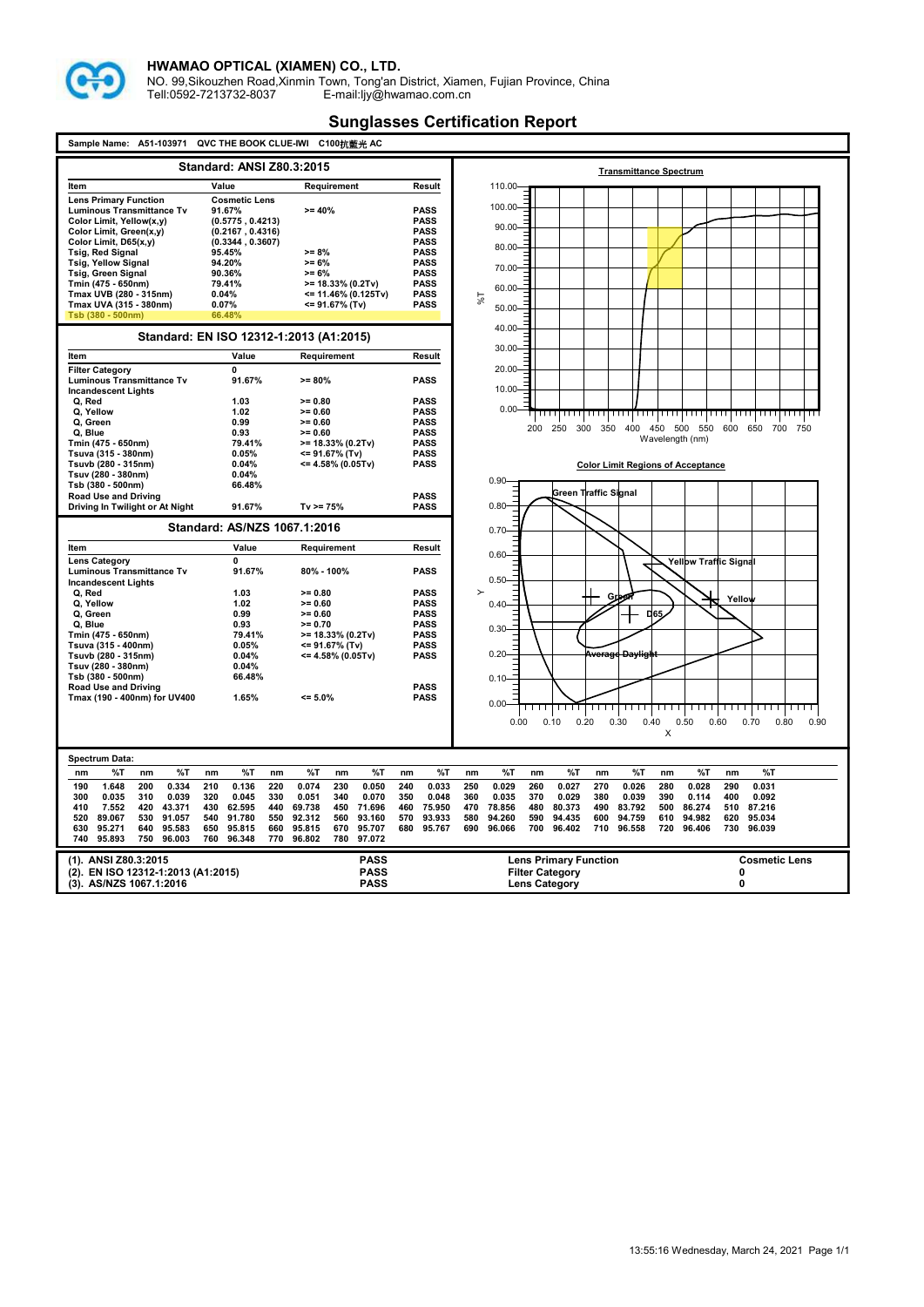

NO. 99,Sikouzhen Road,Xinmin Town, Tong'an District, Xiamen, Fujian Province, China Tell:0592-7213732-8037 E-mail:ljy@hwamao.com.cn

| <b>Standard: ANSI Z80.3:2015</b><br><b>Transmittance Spectrum</b><br>Value<br>Item<br>Requirement<br>Result<br>110.00-<br><b>Cosmetic Lens</b><br><b>Lens Primary Function</b><br>100.00<br><b>Luminous Transmittance Tv</b><br>91.71%<br>$>= 40%$<br><b>PASS</b><br>Color Limit, Yellow(x,y)<br>(0.5774.0.4214)<br><b>PASS</b><br>$90.00 -$<br><b>PASS</b><br>Color Limit, Green(x,y)<br>(0.2162, 0.4310)<br>Color Limit, D65(x,y)<br>(0.3336, 0.3603)<br><b>PASS</b><br>80.00-<br><b>Tsig, Red Signal</b><br>$>= 8%$<br><b>PASS</b><br>95.19%<br><b>Tsig, Yellow Signal</b><br>94.04%<br>$>= 6%$<br><b>PASS</b><br>70.00-<br><b>PASS</b><br><b>Tsig, Green Signal</b><br>90.53%<br>$>= 6%$<br><b>PASS</b><br>Tmin (475 - 650nm)<br>>= 18.34% (0.2Tv)<br>79.92%<br>60.00<br>Tmax UVB (280 - 315nm)<br><= 11.46% (0.125Tv)<br><b>PASS</b><br>0.04%<br>1%<br>Tmax UVA (315 - 380nm)<br>0.08%<br><= 91.71% (Tv)<br><b>PASS</b><br>$50.00 -$<br>Tsb (380 - 500nm)<br>66.76%<br>40.00-<br>Standard: EN ISO 12312-1:2013 (A1:2015)<br>$30.00 -$<br>Value<br>Item<br>Requirement<br>Result<br>$20.00 -$<br>0<br><b>Filter Category</b><br>Luminous Transmittance Tv<br>91.71%<br>$>= 80%$<br><b>PASS</b><br>$10.00 -$<br><b>Incandescent Lights</b><br>Q, Red<br>1.03<br>$>= 0.80$<br><b>PASS</b><br>$0.00 -$<br>Q. Yellow<br>1.02<br>$= 0.60$<br><b>PASS</b><br>,,,,,,,,,<br>,,,,,,,,,,<br>.<br>,,,,,,,,,,<br>$>= 0.60$<br>Q. Green<br>0.99<br><b>PASS</b><br>450 500 550<br>600 650<br>200<br>250<br>300<br>350 400<br>700 750<br>Q. Blue<br>0.93<br>$>= 0.60$<br><b>PASS</b><br>Wavelength (nm)<br><b>PASS</b><br>Tmin (475 - 650nm)<br>79.92%<br>$>= 18.34\% (0.2Tv)$<br>Tsuva (315 - 380nm)<br>0.05%<br><b>PASS</b><br><= 91.71% (Tv)<br>Tsuvb (280 - 315nm)<br>0.04%<br><= 4.59% (0.05Tv)<br><b>PASS</b><br><b>Color Limit Regions of Acceptance</b><br>Tsuv (280 - 380nm)<br>0.04%<br>$0.90 -$<br>Tsb (380 - 500nm)<br>66.76%<br>Green Traffic Signal<br>Road Use and Driving<br><b>PASS</b><br>0.80<br>Driving In Twilight or At Night<br>91.71%<br>$Tv = 75%$<br><b>PASS</b><br>Standard: AS/NZS 1067.1:2016<br>$0.70 -$<br>Value<br>Requirement<br>Result<br>ltem<br>$0.60 -$<br>0<br><b>Lens Category</b><br><b>Yellow Traffic Signal</b><br>91.71%<br><b>PASS</b><br>Luminous Transmittance Tv<br>80% - 100%<br>0.50<br><b>Incandescent Lights</b><br>Q, Red<br>1.03<br>$>= 0.80$<br><b>PASS</b><br>$\mathbf{r}$<br>G<br>Yellow<br>Q, Yellow<br>1.02<br>$>= 0.60$<br><b>PASS</b><br>0.40<br>Q, Green<br>0.99<br>$>= 0.60$<br><b>PASS</b><br>D65<br>Q. Blue<br>0.93<br>$>= 0.70$<br><b>PASS</b><br>$0.30 -$<br>Tmin (475 - 650nm)<br>79.92%<br>>= 18.34% (0.2Tv)<br><b>PASS</b><br><b>PASS</b><br>Tsuva (315 - 400nm)<br>0.05%<br><= 91.71% (Tv)<br>$0.20 -$<br><del>Average Daylight</del><br>Tsuvb (280 - 315nm)<br><= 4.59% (0.05Tv)<br><b>PASS</b><br>0.04%<br>Tsuv (280 - 380nm)<br>0.04%<br>Tsb (380 - 500nm)<br>66.76%<br>$0.10 -$<br><b>Road Use and Driving</b><br><b>PASS</b><br>Tmax (190 - 400nm) for UV400<br>$= 5.0%$<br><b>PASS</b><br>1.72%<br>$0.00 -$<br>0.00<br>0.30<br>0.40<br>0.50<br>0.60<br>0.10<br>0.20<br>0.70<br>0.80<br>0.90<br>X<br>Spectrum Data:<br>%T<br>%T<br>%T<br>%T<br>%T<br>%T<br>%T<br>%T<br>%T<br>%T<br>%T<br>nm<br>nm<br>nm<br>nm<br>nm<br>nm<br>nm<br>nm<br>nm<br>nm<br>nm<br>1.717<br>200<br>0.348<br>210<br>0.142<br>220<br>0.078<br>230<br>0.048<br>240<br>0.035<br>250<br>0.029<br>0.028<br>270<br>0.026<br>280<br>0.028<br>290<br>0.032<br>190<br>260<br>300<br>0.034<br>310<br>0.040<br>320<br>0.045<br>330<br>0.051<br>340<br>0.071<br>350<br>0.049<br>360<br>0.033<br>370<br>0.030<br>380<br>0.042<br>390<br>0.112<br>400<br>0.090<br>7.016<br>420<br>42.774<br>430<br>62.713<br>69.819<br>450<br>72.352<br>460<br>76.612<br>470<br>79.233<br>480<br>81.086<br>490<br>84.605<br>500<br>86.594<br>510<br>410<br>440<br>87.463<br>520<br>89.579<br>530<br>91.415<br>540<br>91.774<br>550<br>92.069<br>560<br>93.211<br>570<br>94.095<br>580<br>94.102<br>590<br>93.990<br>600<br>94.332<br>610<br>94.890<br>620<br>95.134<br>95.054<br>640<br>95.029<br>650<br>95.190<br>660<br>95.487<br>670<br>95.713<br>680<br>95.869<br>690<br>95.983<br>700<br>95.996<br>710<br>95.956<br>720<br>95.881<br>730<br>95.818<br>630<br>95.938<br>750<br>96.200<br>760<br>96.422<br>770<br>96.502<br>780<br>96.491<br>740<br>(1). ANSI Z80.3:2015<br><b>PASS</b><br><b>Lens Primary Function</b><br><b>Cosmetic Lens</b><br>(2). EN ISO 12312-1:2013 (A1:2015)<br><b>PASS</b><br><b>Filter Category</b><br>0 | Sample Name: A51-103972<br>QVC THE BOOK CLUE-IWI C100抗藍光 AC |  |             |  |                           |  |
|-------------------------------------------------------------------------------------------------------------------------------------------------------------------------------------------------------------------------------------------------------------------------------------------------------------------------------------------------------------------------------------------------------------------------------------------------------------------------------------------------------------------------------------------------------------------------------------------------------------------------------------------------------------------------------------------------------------------------------------------------------------------------------------------------------------------------------------------------------------------------------------------------------------------------------------------------------------------------------------------------------------------------------------------------------------------------------------------------------------------------------------------------------------------------------------------------------------------------------------------------------------------------------------------------------------------------------------------------------------------------------------------------------------------------------------------------------------------------------------------------------------------------------------------------------------------------------------------------------------------------------------------------------------------------------------------------------------------------------------------------------------------------------------------------------------------------------------------------------------------------------------------------------------------------------------------------------------------------------------------------------------------------------------------------------------------------------------------------------------------------------------------------------------------------------------------------------------------------------------------------------------------------------------------------------------------------------------------------------------------------------------------------------------------------------------------------------------------------------------------------------------------------------------------------------------------------------------------------------------------------------------------------------------------------------------------------------------------------------------------------------------------------------------------------------------------------------------------------------------------------------------------------------------------------------------------------------------------------------------------------------------------------------------------------------------------------------------------------------------------------------------------------------------------------------------------------------------------------------------------------------------------------------------------------------------------------------------------------------------------------------------------------------------------------------------------------------------------------------------------------------------------------------------------------------------------------------------------------------------------------------------------------------------------------------------------------------------------------------------------------------------------------------------------------------------------------------------------------------------------------------------------------------------------------------------------------------------------------------------------------------------------------------------------------------------------------------------------------------------------------------------------------------------------------------------------------------------------------------------------------------------------------------------------------------------------------------------------------------------------------------------------------------------------------------------------------------------------------------------------------------------------------------------------------|-------------------------------------------------------------|--|-------------|--|---------------------------|--|
|                                                                                                                                                                                                                                                                                                                                                                                                                                                                                                                                                                                                                                                                                                                                                                                                                                                                                                                                                                                                                                                                                                                                                                                                                                                                                                                                                                                                                                                                                                                                                                                                                                                                                                                                                                                                                                                                                                                                                                                                                                                                                                                                                                                                                                                                                                                                                                                                                                                                                                                                                                                                                                                                                                                                                                                                                                                                                                                                                                                                                                                                                                                                                                                                                                                                                                                                                                                                                                                                                                                                                                                                                                                                                                                                                                                                                                                                                                                                                                                                                                                                                                                                                                                                                                                                                                                                                                                                                                                                                                                                                 |                                                             |  |             |  |                           |  |
|                                                                                                                                                                                                                                                                                                                                                                                                                                                                                                                                                                                                                                                                                                                                                                                                                                                                                                                                                                                                                                                                                                                                                                                                                                                                                                                                                                                                                                                                                                                                                                                                                                                                                                                                                                                                                                                                                                                                                                                                                                                                                                                                                                                                                                                                                                                                                                                                                                                                                                                                                                                                                                                                                                                                                                                                                                                                                                                                                                                                                                                                                                                                                                                                                                                                                                                                                                                                                                                                                                                                                                                                                                                                                                                                                                                                                                                                                                                                                                                                                                                                                                                                                                                                                                                                                                                                                                                                                                                                                                                                                 |                                                             |  |             |  |                           |  |
|                                                                                                                                                                                                                                                                                                                                                                                                                                                                                                                                                                                                                                                                                                                                                                                                                                                                                                                                                                                                                                                                                                                                                                                                                                                                                                                                                                                                                                                                                                                                                                                                                                                                                                                                                                                                                                                                                                                                                                                                                                                                                                                                                                                                                                                                                                                                                                                                                                                                                                                                                                                                                                                                                                                                                                                                                                                                                                                                                                                                                                                                                                                                                                                                                                                                                                                                                                                                                                                                                                                                                                                                                                                                                                                                                                                                                                                                                                                                                                                                                                                                                                                                                                                                                                                                                                                                                                                                                                                                                                                                                 |                                                             |  |             |  |                           |  |
|                                                                                                                                                                                                                                                                                                                                                                                                                                                                                                                                                                                                                                                                                                                                                                                                                                                                                                                                                                                                                                                                                                                                                                                                                                                                                                                                                                                                                                                                                                                                                                                                                                                                                                                                                                                                                                                                                                                                                                                                                                                                                                                                                                                                                                                                                                                                                                                                                                                                                                                                                                                                                                                                                                                                                                                                                                                                                                                                                                                                                                                                                                                                                                                                                                                                                                                                                                                                                                                                                                                                                                                                                                                                                                                                                                                                                                                                                                                                                                                                                                                                                                                                                                                                                                                                                                                                                                                                                                                                                                                                                 |                                                             |  |             |  |                           |  |
|                                                                                                                                                                                                                                                                                                                                                                                                                                                                                                                                                                                                                                                                                                                                                                                                                                                                                                                                                                                                                                                                                                                                                                                                                                                                                                                                                                                                                                                                                                                                                                                                                                                                                                                                                                                                                                                                                                                                                                                                                                                                                                                                                                                                                                                                                                                                                                                                                                                                                                                                                                                                                                                                                                                                                                                                                                                                                                                                                                                                                                                                                                                                                                                                                                                                                                                                                                                                                                                                                                                                                                                                                                                                                                                                                                                                                                                                                                                                                                                                                                                                                                                                                                                                                                                                                                                                                                                                                                                                                                                                                 |                                                             |  |             |  |                           |  |
|                                                                                                                                                                                                                                                                                                                                                                                                                                                                                                                                                                                                                                                                                                                                                                                                                                                                                                                                                                                                                                                                                                                                                                                                                                                                                                                                                                                                                                                                                                                                                                                                                                                                                                                                                                                                                                                                                                                                                                                                                                                                                                                                                                                                                                                                                                                                                                                                                                                                                                                                                                                                                                                                                                                                                                                                                                                                                                                                                                                                                                                                                                                                                                                                                                                                                                                                                                                                                                                                                                                                                                                                                                                                                                                                                                                                                                                                                                                                                                                                                                                                                                                                                                                                                                                                                                                                                                                                                                                                                                                                                 |                                                             |  |             |  |                           |  |
|                                                                                                                                                                                                                                                                                                                                                                                                                                                                                                                                                                                                                                                                                                                                                                                                                                                                                                                                                                                                                                                                                                                                                                                                                                                                                                                                                                                                                                                                                                                                                                                                                                                                                                                                                                                                                                                                                                                                                                                                                                                                                                                                                                                                                                                                                                                                                                                                                                                                                                                                                                                                                                                                                                                                                                                                                                                                                                                                                                                                                                                                                                                                                                                                                                                                                                                                                                                                                                                                                                                                                                                                                                                                                                                                                                                                                                                                                                                                                                                                                                                                                                                                                                                                                                                                                                                                                                                                                                                                                                                                                 |                                                             |  |             |  |                           |  |
|                                                                                                                                                                                                                                                                                                                                                                                                                                                                                                                                                                                                                                                                                                                                                                                                                                                                                                                                                                                                                                                                                                                                                                                                                                                                                                                                                                                                                                                                                                                                                                                                                                                                                                                                                                                                                                                                                                                                                                                                                                                                                                                                                                                                                                                                                                                                                                                                                                                                                                                                                                                                                                                                                                                                                                                                                                                                                                                                                                                                                                                                                                                                                                                                                                                                                                                                                                                                                                                                                                                                                                                                                                                                                                                                                                                                                                                                                                                                                                                                                                                                                                                                                                                                                                                                                                                                                                                                                                                                                                                                                 |                                                             |  |             |  |                           |  |
|                                                                                                                                                                                                                                                                                                                                                                                                                                                                                                                                                                                                                                                                                                                                                                                                                                                                                                                                                                                                                                                                                                                                                                                                                                                                                                                                                                                                                                                                                                                                                                                                                                                                                                                                                                                                                                                                                                                                                                                                                                                                                                                                                                                                                                                                                                                                                                                                                                                                                                                                                                                                                                                                                                                                                                                                                                                                                                                                                                                                                                                                                                                                                                                                                                                                                                                                                                                                                                                                                                                                                                                                                                                                                                                                                                                                                                                                                                                                                                                                                                                                                                                                                                                                                                                                                                                                                                                                                                                                                                                                                 |                                                             |  |             |  |                           |  |
|                                                                                                                                                                                                                                                                                                                                                                                                                                                                                                                                                                                                                                                                                                                                                                                                                                                                                                                                                                                                                                                                                                                                                                                                                                                                                                                                                                                                                                                                                                                                                                                                                                                                                                                                                                                                                                                                                                                                                                                                                                                                                                                                                                                                                                                                                                                                                                                                                                                                                                                                                                                                                                                                                                                                                                                                                                                                                                                                                                                                                                                                                                                                                                                                                                                                                                                                                                                                                                                                                                                                                                                                                                                                                                                                                                                                                                                                                                                                                                                                                                                                                                                                                                                                                                                                                                                                                                                                                                                                                                                                                 |                                                             |  |             |  |                           |  |
|                                                                                                                                                                                                                                                                                                                                                                                                                                                                                                                                                                                                                                                                                                                                                                                                                                                                                                                                                                                                                                                                                                                                                                                                                                                                                                                                                                                                                                                                                                                                                                                                                                                                                                                                                                                                                                                                                                                                                                                                                                                                                                                                                                                                                                                                                                                                                                                                                                                                                                                                                                                                                                                                                                                                                                                                                                                                                                                                                                                                                                                                                                                                                                                                                                                                                                                                                                                                                                                                                                                                                                                                                                                                                                                                                                                                                                                                                                                                                                                                                                                                                                                                                                                                                                                                                                                                                                                                                                                                                                                                                 |                                                             |  |             |  |                           |  |
|                                                                                                                                                                                                                                                                                                                                                                                                                                                                                                                                                                                                                                                                                                                                                                                                                                                                                                                                                                                                                                                                                                                                                                                                                                                                                                                                                                                                                                                                                                                                                                                                                                                                                                                                                                                                                                                                                                                                                                                                                                                                                                                                                                                                                                                                                                                                                                                                                                                                                                                                                                                                                                                                                                                                                                                                                                                                                                                                                                                                                                                                                                                                                                                                                                                                                                                                                                                                                                                                                                                                                                                                                                                                                                                                                                                                                                                                                                                                                                                                                                                                                                                                                                                                                                                                                                                                                                                                                                                                                                                                                 |                                                             |  |             |  |                           |  |
|                                                                                                                                                                                                                                                                                                                                                                                                                                                                                                                                                                                                                                                                                                                                                                                                                                                                                                                                                                                                                                                                                                                                                                                                                                                                                                                                                                                                                                                                                                                                                                                                                                                                                                                                                                                                                                                                                                                                                                                                                                                                                                                                                                                                                                                                                                                                                                                                                                                                                                                                                                                                                                                                                                                                                                                                                                                                                                                                                                                                                                                                                                                                                                                                                                                                                                                                                                                                                                                                                                                                                                                                                                                                                                                                                                                                                                                                                                                                                                                                                                                                                                                                                                                                                                                                                                                                                                                                                                                                                                                                                 |                                                             |  |             |  |                           |  |
|                                                                                                                                                                                                                                                                                                                                                                                                                                                                                                                                                                                                                                                                                                                                                                                                                                                                                                                                                                                                                                                                                                                                                                                                                                                                                                                                                                                                                                                                                                                                                                                                                                                                                                                                                                                                                                                                                                                                                                                                                                                                                                                                                                                                                                                                                                                                                                                                                                                                                                                                                                                                                                                                                                                                                                                                                                                                                                                                                                                                                                                                                                                                                                                                                                                                                                                                                                                                                                                                                                                                                                                                                                                                                                                                                                                                                                                                                                                                                                                                                                                                                                                                                                                                                                                                                                                                                                                                                                                                                                                                                 |                                                             |  |             |  |                           |  |
|                                                                                                                                                                                                                                                                                                                                                                                                                                                                                                                                                                                                                                                                                                                                                                                                                                                                                                                                                                                                                                                                                                                                                                                                                                                                                                                                                                                                                                                                                                                                                                                                                                                                                                                                                                                                                                                                                                                                                                                                                                                                                                                                                                                                                                                                                                                                                                                                                                                                                                                                                                                                                                                                                                                                                                                                                                                                                                                                                                                                                                                                                                                                                                                                                                                                                                                                                                                                                                                                                                                                                                                                                                                                                                                                                                                                                                                                                                                                                                                                                                                                                                                                                                                                                                                                                                                                                                                                                                                                                                                                                 |                                                             |  |             |  |                           |  |
|                                                                                                                                                                                                                                                                                                                                                                                                                                                                                                                                                                                                                                                                                                                                                                                                                                                                                                                                                                                                                                                                                                                                                                                                                                                                                                                                                                                                                                                                                                                                                                                                                                                                                                                                                                                                                                                                                                                                                                                                                                                                                                                                                                                                                                                                                                                                                                                                                                                                                                                                                                                                                                                                                                                                                                                                                                                                                                                                                                                                                                                                                                                                                                                                                                                                                                                                                                                                                                                                                                                                                                                                                                                                                                                                                                                                                                                                                                                                                                                                                                                                                                                                                                                                                                                                                                                                                                                                                                                                                                                                                 |                                                             |  |             |  |                           |  |
|                                                                                                                                                                                                                                                                                                                                                                                                                                                                                                                                                                                                                                                                                                                                                                                                                                                                                                                                                                                                                                                                                                                                                                                                                                                                                                                                                                                                                                                                                                                                                                                                                                                                                                                                                                                                                                                                                                                                                                                                                                                                                                                                                                                                                                                                                                                                                                                                                                                                                                                                                                                                                                                                                                                                                                                                                                                                                                                                                                                                                                                                                                                                                                                                                                                                                                                                                                                                                                                                                                                                                                                                                                                                                                                                                                                                                                                                                                                                                                                                                                                                                                                                                                                                                                                                                                                                                                                                                                                                                                                                                 |                                                             |  |             |  |                           |  |
|                                                                                                                                                                                                                                                                                                                                                                                                                                                                                                                                                                                                                                                                                                                                                                                                                                                                                                                                                                                                                                                                                                                                                                                                                                                                                                                                                                                                                                                                                                                                                                                                                                                                                                                                                                                                                                                                                                                                                                                                                                                                                                                                                                                                                                                                                                                                                                                                                                                                                                                                                                                                                                                                                                                                                                                                                                                                                                                                                                                                                                                                                                                                                                                                                                                                                                                                                                                                                                                                                                                                                                                                                                                                                                                                                                                                                                                                                                                                                                                                                                                                                                                                                                                                                                                                                                                                                                                                                                                                                                                                                 |                                                             |  |             |  |                           |  |
|                                                                                                                                                                                                                                                                                                                                                                                                                                                                                                                                                                                                                                                                                                                                                                                                                                                                                                                                                                                                                                                                                                                                                                                                                                                                                                                                                                                                                                                                                                                                                                                                                                                                                                                                                                                                                                                                                                                                                                                                                                                                                                                                                                                                                                                                                                                                                                                                                                                                                                                                                                                                                                                                                                                                                                                                                                                                                                                                                                                                                                                                                                                                                                                                                                                                                                                                                                                                                                                                                                                                                                                                                                                                                                                                                                                                                                                                                                                                                                                                                                                                                                                                                                                                                                                                                                                                                                                                                                                                                                                                                 |                                                             |  |             |  |                           |  |
|                                                                                                                                                                                                                                                                                                                                                                                                                                                                                                                                                                                                                                                                                                                                                                                                                                                                                                                                                                                                                                                                                                                                                                                                                                                                                                                                                                                                                                                                                                                                                                                                                                                                                                                                                                                                                                                                                                                                                                                                                                                                                                                                                                                                                                                                                                                                                                                                                                                                                                                                                                                                                                                                                                                                                                                                                                                                                                                                                                                                                                                                                                                                                                                                                                                                                                                                                                                                                                                                                                                                                                                                                                                                                                                                                                                                                                                                                                                                                                                                                                                                                                                                                                                                                                                                                                                                                                                                                                                                                                                                                 |                                                             |  |             |  |                           |  |
|                                                                                                                                                                                                                                                                                                                                                                                                                                                                                                                                                                                                                                                                                                                                                                                                                                                                                                                                                                                                                                                                                                                                                                                                                                                                                                                                                                                                                                                                                                                                                                                                                                                                                                                                                                                                                                                                                                                                                                                                                                                                                                                                                                                                                                                                                                                                                                                                                                                                                                                                                                                                                                                                                                                                                                                                                                                                                                                                                                                                                                                                                                                                                                                                                                                                                                                                                                                                                                                                                                                                                                                                                                                                                                                                                                                                                                                                                                                                                                                                                                                                                                                                                                                                                                                                                                                                                                                                                                                                                                                                                 |                                                             |  |             |  |                           |  |
|                                                                                                                                                                                                                                                                                                                                                                                                                                                                                                                                                                                                                                                                                                                                                                                                                                                                                                                                                                                                                                                                                                                                                                                                                                                                                                                                                                                                                                                                                                                                                                                                                                                                                                                                                                                                                                                                                                                                                                                                                                                                                                                                                                                                                                                                                                                                                                                                                                                                                                                                                                                                                                                                                                                                                                                                                                                                                                                                                                                                                                                                                                                                                                                                                                                                                                                                                                                                                                                                                                                                                                                                                                                                                                                                                                                                                                                                                                                                                                                                                                                                                                                                                                                                                                                                                                                                                                                                                                                                                                                                                 |                                                             |  |             |  |                           |  |
|                                                                                                                                                                                                                                                                                                                                                                                                                                                                                                                                                                                                                                                                                                                                                                                                                                                                                                                                                                                                                                                                                                                                                                                                                                                                                                                                                                                                                                                                                                                                                                                                                                                                                                                                                                                                                                                                                                                                                                                                                                                                                                                                                                                                                                                                                                                                                                                                                                                                                                                                                                                                                                                                                                                                                                                                                                                                                                                                                                                                                                                                                                                                                                                                                                                                                                                                                                                                                                                                                                                                                                                                                                                                                                                                                                                                                                                                                                                                                                                                                                                                                                                                                                                                                                                                                                                                                                                                                                                                                                                                                 |                                                             |  |             |  |                           |  |
|                                                                                                                                                                                                                                                                                                                                                                                                                                                                                                                                                                                                                                                                                                                                                                                                                                                                                                                                                                                                                                                                                                                                                                                                                                                                                                                                                                                                                                                                                                                                                                                                                                                                                                                                                                                                                                                                                                                                                                                                                                                                                                                                                                                                                                                                                                                                                                                                                                                                                                                                                                                                                                                                                                                                                                                                                                                                                                                                                                                                                                                                                                                                                                                                                                                                                                                                                                                                                                                                                                                                                                                                                                                                                                                                                                                                                                                                                                                                                                                                                                                                                                                                                                                                                                                                                                                                                                                                                                                                                                                                                 |                                                             |  |             |  |                           |  |
|                                                                                                                                                                                                                                                                                                                                                                                                                                                                                                                                                                                                                                                                                                                                                                                                                                                                                                                                                                                                                                                                                                                                                                                                                                                                                                                                                                                                                                                                                                                                                                                                                                                                                                                                                                                                                                                                                                                                                                                                                                                                                                                                                                                                                                                                                                                                                                                                                                                                                                                                                                                                                                                                                                                                                                                                                                                                                                                                                                                                                                                                                                                                                                                                                                                                                                                                                                                                                                                                                                                                                                                                                                                                                                                                                                                                                                                                                                                                                                                                                                                                                                                                                                                                                                                                                                                                                                                                                                                                                                                                                 |                                                             |  |             |  |                           |  |
|                                                                                                                                                                                                                                                                                                                                                                                                                                                                                                                                                                                                                                                                                                                                                                                                                                                                                                                                                                                                                                                                                                                                                                                                                                                                                                                                                                                                                                                                                                                                                                                                                                                                                                                                                                                                                                                                                                                                                                                                                                                                                                                                                                                                                                                                                                                                                                                                                                                                                                                                                                                                                                                                                                                                                                                                                                                                                                                                                                                                                                                                                                                                                                                                                                                                                                                                                                                                                                                                                                                                                                                                                                                                                                                                                                                                                                                                                                                                                                                                                                                                                                                                                                                                                                                                                                                                                                                                                                                                                                                                                 |                                                             |  |             |  |                           |  |
|                                                                                                                                                                                                                                                                                                                                                                                                                                                                                                                                                                                                                                                                                                                                                                                                                                                                                                                                                                                                                                                                                                                                                                                                                                                                                                                                                                                                                                                                                                                                                                                                                                                                                                                                                                                                                                                                                                                                                                                                                                                                                                                                                                                                                                                                                                                                                                                                                                                                                                                                                                                                                                                                                                                                                                                                                                                                                                                                                                                                                                                                                                                                                                                                                                                                                                                                                                                                                                                                                                                                                                                                                                                                                                                                                                                                                                                                                                                                                                                                                                                                                                                                                                                                                                                                                                                                                                                                                                                                                                                                                 |                                                             |  |             |  |                           |  |
|                                                                                                                                                                                                                                                                                                                                                                                                                                                                                                                                                                                                                                                                                                                                                                                                                                                                                                                                                                                                                                                                                                                                                                                                                                                                                                                                                                                                                                                                                                                                                                                                                                                                                                                                                                                                                                                                                                                                                                                                                                                                                                                                                                                                                                                                                                                                                                                                                                                                                                                                                                                                                                                                                                                                                                                                                                                                                                                                                                                                                                                                                                                                                                                                                                                                                                                                                                                                                                                                                                                                                                                                                                                                                                                                                                                                                                                                                                                                                                                                                                                                                                                                                                                                                                                                                                                                                                                                                                                                                                                                                 |                                                             |  |             |  |                           |  |
|                                                                                                                                                                                                                                                                                                                                                                                                                                                                                                                                                                                                                                                                                                                                                                                                                                                                                                                                                                                                                                                                                                                                                                                                                                                                                                                                                                                                                                                                                                                                                                                                                                                                                                                                                                                                                                                                                                                                                                                                                                                                                                                                                                                                                                                                                                                                                                                                                                                                                                                                                                                                                                                                                                                                                                                                                                                                                                                                                                                                                                                                                                                                                                                                                                                                                                                                                                                                                                                                                                                                                                                                                                                                                                                                                                                                                                                                                                                                                                                                                                                                                                                                                                                                                                                                                                                                                                                                                                                                                                                                                 |                                                             |  |             |  |                           |  |
|                                                                                                                                                                                                                                                                                                                                                                                                                                                                                                                                                                                                                                                                                                                                                                                                                                                                                                                                                                                                                                                                                                                                                                                                                                                                                                                                                                                                                                                                                                                                                                                                                                                                                                                                                                                                                                                                                                                                                                                                                                                                                                                                                                                                                                                                                                                                                                                                                                                                                                                                                                                                                                                                                                                                                                                                                                                                                                                                                                                                                                                                                                                                                                                                                                                                                                                                                                                                                                                                                                                                                                                                                                                                                                                                                                                                                                                                                                                                                                                                                                                                                                                                                                                                                                                                                                                                                                                                                                                                                                                                                 |                                                             |  |             |  |                           |  |
|                                                                                                                                                                                                                                                                                                                                                                                                                                                                                                                                                                                                                                                                                                                                                                                                                                                                                                                                                                                                                                                                                                                                                                                                                                                                                                                                                                                                                                                                                                                                                                                                                                                                                                                                                                                                                                                                                                                                                                                                                                                                                                                                                                                                                                                                                                                                                                                                                                                                                                                                                                                                                                                                                                                                                                                                                                                                                                                                                                                                                                                                                                                                                                                                                                                                                                                                                                                                                                                                                                                                                                                                                                                                                                                                                                                                                                                                                                                                                                                                                                                                                                                                                                                                                                                                                                                                                                                                                                                                                                                                                 |                                                             |  |             |  |                           |  |
|                                                                                                                                                                                                                                                                                                                                                                                                                                                                                                                                                                                                                                                                                                                                                                                                                                                                                                                                                                                                                                                                                                                                                                                                                                                                                                                                                                                                                                                                                                                                                                                                                                                                                                                                                                                                                                                                                                                                                                                                                                                                                                                                                                                                                                                                                                                                                                                                                                                                                                                                                                                                                                                                                                                                                                                                                                                                                                                                                                                                                                                                                                                                                                                                                                                                                                                                                                                                                                                                                                                                                                                                                                                                                                                                                                                                                                                                                                                                                                                                                                                                                                                                                                                                                                                                                                                                                                                                                                                                                                                                                 |                                                             |  |             |  |                           |  |
|                                                                                                                                                                                                                                                                                                                                                                                                                                                                                                                                                                                                                                                                                                                                                                                                                                                                                                                                                                                                                                                                                                                                                                                                                                                                                                                                                                                                                                                                                                                                                                                                                                                                                                                                                                                                                                                                                                                                                                                                                                                                                                                                                                                                                                                                                                                                                                                                                                                                                                                                                                                                                                                                                                                                                                                                                                                                                                                                                                                                                                                                                                                                                                                                                                                                                                                                                                                                                                                                                                                                                                                                                                                                                                                                                                                                                                                                                                                                                                                                                                                                                                                                                                                                                                                                                                                                                                                                                                                                                                                                                 |                                                             |  |             |  |                           |  |
|                                                                                                                                                                                                                                                                                                                                                                                                                                                                                                                                                                                                                                                                                                                                                                                                                                                                                                                                                                                                                                                                                                                                                                                                                                                                                                                                                                                                                                                                                                                                                                                                                                                                                                                                                                                                                                                                                                                                                                                                                                                                                                                                                                                                                                                                                                                                                                                                                                                                                                                                                                                                                                                                                                                                                                                                                                                                                                                                                                                                                                                                                                                                                                                                                                                                                                                                                                                                                                                                                                                                                                                                                                                                                                                                                                                                                                                                                                                                                                                                                                                                                                                                                                                                                                                                                                                                                                                                                                                                                                                                                 |                                                             |  |             |  |                           |  |
|                                                                                                                                                                                                                                                                                                                                                                                                                                                                                                                                                                                                                                                                                                                                                                                                                                                                                                                                                                                                                                                                                                                                                                                                                                                                                                                                                                                                                                                                                                                                                                                                                                                                                                                                                                                                                                                                                                                                                                                                                                                                                                                                                                                                                                                                                                                                                                                                                                                                                                                                                                                                                                                                                                                                                                                                                                                                                                                                                                                                                                                                                                                                                                                                                                                                                                                                                                                                                                                                                                                                                                                                                                                                                                                                                                                                                                                                                                                                                                                                                                                                                                                                                                                                                                                                                                                                                                                                                                                                                                                                                 |                                                             |  |             |  |                           |  |
|                                                                                                                                                                                                                                                                                                                                                                                                                                                                                                                                                                                                                                                                                                                                                                                                                                                                                                                                                                                                                                                                                                                                                                                                                                                                                                                                                                                                                                                                                                                                                                                                                                                                                                                                                                                                                                                                                                                                                                                                                                                                                                                                                                                                                                                                                                                                                                                                                                                                                                                                                                                                                                                                                                                                                                                                                                                                                                                                                                                                                                                                                                                                                                                                                                                                                                                                                                                                                                                                                                                                                                                                                                                                                                                                                                                                                                                                                                                                                                                                                                                                                                                                                                                                                                                                                                                                                                                                                                                                                                                                                 |                                                             |  |             |  |                           |  |
|                                                                                                                                                                                                                                                                                                                                                                                                                                                                                                                                                                                                                                                                                                                                                                                                                                                                                                                                                                                                                                                                                                                                                                                                                                                                                                                                                                                                                                                                                                                                                                                                                                                                                                                                                                                                                                                                                                                                                                                                                                                                                                                                                                                                                                                                                                                                                                                                                                                                                                                                                                                                                                                                                                                                                                                                                                                                                                                                                                                                                                                                                                                                                                                                                                                                                                                                                                                                                                                                                                                                                                                                                                                                                                                                                                                                                                                                                                                                                                                                                                                                                                                                                                                                                                                                                                                                                                                                                                                                                                                                                 |                                                             |  |             |  |                           |  |
|                                                                                                                                                                                                                                                                                                                                                                                                                                                                                                                                                                                                                                                                                                                                                                                                                                                                                                                                                                                                                                                                                                                                                                                                                                                                                                                                                                                                                                                                                                                                                                                                                                                                                                                                                                                                                                                                                                                                                                                                                                                                                                                                                                                                                                                                                                                                                                                                                                                                                                                                                                                                                                                                                                                                                                                                                                                                                                                                                                                                                                                                                                                                                                                                                                                                                                                                                                                                                                                                                                                                                                                                                                                                                                                                                                                                                                                                                                                                                                                                                                                                                                                                                                                                                                                                                                                                                                                                                                                                                                                                                 | (3). AS/NZS 1067.1:2016                                     |  | <b>PASS</b> |  | 0<br><b>Lens Category</b> |  |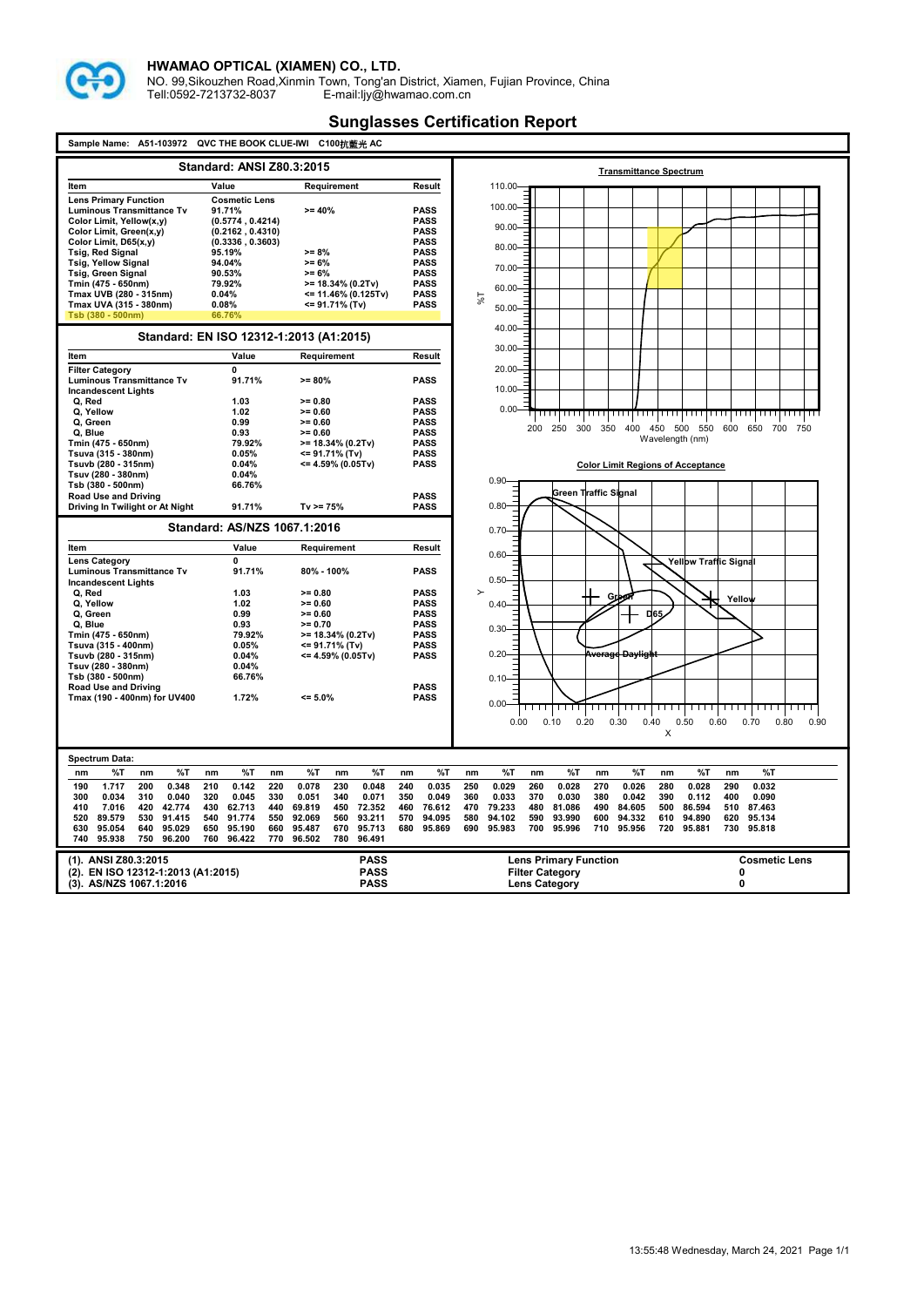

NO. 99,Sikouzhen Road,Xinmin Town, Tong'an District, Xiamen, Fujian Province, China Tell:0592-7213732-8037 E-mail:ljy@hwamao.com.cn

| QVC THE BOOK CLUE-IWI<br>C100抗藍光 AC<br>A51-103973<br>Sample Name: |                                         |                                                    |                               |                                                                                                                  |                                                    |
|-------------------------------------------------------------------|-----------------------------------------|----------------------------------------------------|-------------------------------|------------------------------------------------------------------------------------------------------------------|----------------------------------------------------|
| <b>Standard: ANSI Z80.3:2015</b>                                  |                                         |                                                    | <b>Transmittance Spectrum</b> |                                                                                                                  |                                                    |
| Item                                                              | Value                                   | Requirement                                        | Result                        | 110.00                                                                                                           |                                                    |
| <b>Lens Primary Function</b>                                      | <b>Cosmetic Lens</b>                    |                                                    |                               |                                                                                                                  |                                                    |
| <b>Luminous Transmittance Tv</b>                                  | 91.40%                                  | $>= 40%$                                           | <b>PASS</b>                   | 100.00                                                                                                           |                                                    |
| Color Limit, Yellow(x,y)                                          | (0.5776, 0.4212)                        |                                                    | <b>PASS</b>                   | $90.00 -$                                                                                                        |                                                    |
| Color Limit, Green(x,y)                                           | (0.2171, 0.4326)                        |                                                    | <b>PASS</b><br><b>PASS</b>    |                                                                                                                  |                                                    |
| Color Limit, D65(x,y)<br><b>Tsig, Red Signal</b>                  | (0.3352, 0.3616)<br>95.33%              | $>= 8%$                                            | <b>PASS</b>                   | 80.00-                                                                                                           |                                                    |
| <b>Tsig, Yellow Signal</b>                                        | 94.06%                                  | $>= 6%$                                            | <b>PASS</b>                   |                                                                                                                  |                                                    |
| <b>Tsig, Green Signal</b>                                         | 90.02%                                  | $>= 6%$                                            | <b>PASS</b>                   | 70.00-                                                                                                           |                                                    |
| Tmin (475 - 650nm)                                                | 78.41%                                  | $>= 18.28\% (0.2Tv)$                               | <b>PASS</b>                   | 60.00                                                                                                            |                                                    |
| Tmax UVB (280 - 315nm)                                            | 0.04%                                   | <= 11.43% (0.125Tv)                                | <b>PASS</b>                   | 1%                                                                                                               |                                                    |
| Tmax UVA (315 - 380nm)                                            | 0.08%                                   | <= 91.40% (Tv)                                     | <b>PASS</b>                   | $50.00 -$                                                                                                        |                                                    |
| Tsb (380 - 500nm)                                                 | 65.70%                                  |                                                    |                               |                                                                                                                  |                                                    |
|                                                                   | Standard: EN ISO 12312-1:2013 (A1:2015) |                                                    |                               | 40.00-                                                                                                           |                                                    |
| Item                                                              | Value                                   | Requirement                                        | Result                        | $30.00 -$                                                                                                        |                                                    |
| <b>Filter Category</b>                                            | 0                                       |                                                    |                               | 20.00-                                                                                                           |                                                    |
| <b>Luminous Transmittance Tv</b>                                  | 91.39%                                  | $>= 80%$                                           | <b>PASS</b>                   |                                                                                                                  |                                                    |
| <b>Incandescent Lights</b>                                        |                                         |                                                    |                               | $10.00 -$                                                                                                        |                                                    |
| Q, Red                                                            | 1.03                                    | $>= 0.80$                                          | <b>PASS</b>                   |                                                                                                                  |                                                    |
| Q, Yellow                                                         | 1.02                                    | $>= 0.60$                                          | <b>PASS</b>                   | $0.00 -$                                                                                                         | ,,,,,,,,,,,,,,,,                                   |
| Q, Green                                                          | 0.99                                    | $>= 0.60$                                          | <b>PASS</b>                   | 400<br>250<br>300<br>350<br>200                                                                                  | 450 500 550<br>600 650<br>700 750                  |
| Q, Blue                                                           | 0.93                                    | $>= 0.60$                                          | <b>PASS</b>                   | Wavelength (nm)                                                                                                  |                                                    |
| Tmin (475 - 650nm)<br>Tsuva (315 - 380nm)                         | 78.41%<br>0.05%                         | $>= 18.28\% (0.2Tv)$<br><= 91.39% (Tv)             | <b>PASS</b><br><b>PASS</b>    |                                                                                                                  |                                                    |
| Tsuvb (280 - 315nm)                                               | 0.04%                                   | <= 4.57% (0.05Tv)                                  | <b>PASS</b>                   | <b>Color Limit Regions of Acceptance</b>                                                                         |                                                    |
| Tsuv (280 - 380nm)                                                | 0.04%                                   |                                                    |                               |                                                                                                                  |                                                    |
| Tsb (380 - 500nm)                                                 | 65.70%                                  |                                                    |                               | $0.90 -$                                                                                                         |                                                    |
| <b>Road Use and Driving</b>                                       |                                         |                                                    | <b>PASS</b>                   | Green Traffic Signal                                                                                             |                                                    |
| Driving In Twilight or At Night                                   | 91.39%                                  | $Tv = 75%$                                         | <b>PASS</b>                   | 0.80                                                                                                             |                                                    |
|                                                                   | Standard: AS/NZS 1067.1:2016            |                                                    |                               | 0.70                                                                                                             |                                                    |
| Item                                                              | Value                                   | Requirement                                        | Result                        |                                                                                                                  |                                                    |
| <b>Lens Category</b>                                              | 0                                       |                                                    |                               | $0.60 -$                                                                                                         | <b>Yellow Traffic Signal</b>                       |
| Luminous Transmittance Tv                                         | 91.39%                                  | 80% - 100%                                         | <b>PASS</b>                   | 0.50                                                                                                             |                                                    |
| <b>Incandescent Lights</b><br>Q, Red                              | 1.03                                    | $>= 0.80$                                          | <b>PASS</b>                   | $\rightarrow$                                                                                                    |                                                    |
| Q, Yellow                                                         | 1.02                                    | $>= 0.60$                                          | <b>PASS</b>                   | Green<br>$0.40 -$                                                                                                | Yellow                                             |
| Q. Green                                                          | 0.99                                    | $>= 0.60$                                          | <b>PASS</b>                   | D65                                                                                                              |                                                    |
| Q. Blue                                                           | 0.93                                    | $>= 0.70$                                          | <b>PASS</b>                   | 0.30                                                                                                             |                                                    |
| Tmin (475 - 650nm)                                                | 78.41%                                  | >= 18.28% (0.2Tv)                                  | <b>PASS</b>                   |                                                                                                                  |                                                    |
| Tsuva (315 - 400nm)                                               | 0.05%                                   | <= 91.39% (Tv)                                     | <b>PASS</b>                   |                                                                                                                  |                                                    |
| Tsuvb (280 - 315nm)                                               | 0.04%                                   | <= 4.57% (0.05Tv)                                  | <b>PASS</b>                   | 0.20<br><del>Average Daylight</del>                                                                              |                                                    |
| Tsuv (280 - 380nm)<br>Tsb (380 - 500nm)                           | 0.04%<br>65.70%                         |                                                    |                               |                                                                                                                  |                                                    |
| Road Use and Driving                                              |                                         |                                                    | <b>PASS</b>                   | 0.10                                                                                                             |                                                    |
| Tmax (190 - 400nm) for UV400                                      | 1.67%                                   | $= 5.0%$                                           | <b>PASS</b>                   |                                                                                                                  |                                                    |
|                                                                   |                                         |                                                    |                               | 0.00                                                                                                             |                                                    |
|                                                                   |                                         |                                                    |                               | 0.00<br>0.10<br>0.20<br>0.30<br>0.40                                                                             | 0.50<br>0.60<br>0.70<br>0.80<br>0.90               |
|                                                                   |                                         |                                                    |                               | X                                                                                                                |                                                    |
|                                                                   |                                         |                                                    |                               |                                                                                                                  |                                                    |
| Spectrum Data:                                                    |                                         |                                                    |                               |                                                                                                                  |                                                    |
| %T<br>%T<br>nm<br>nm                                              | %T<br>nm<br>nm                          | %T<br>%T<br>nm                                     | %T<br>nm                      | %Т<br>%T<br>%T<br>nm<br>nm<br>nm<br>nm                                                                           | %T<br>%T<br>nm                                     |
| 1.669<br>200<br>0.329<br>190                                      | 210<br>0.138<br>220                     | 0.071<br>230<br>0.047                              | 240<br>0.034                  | 250<br>0.030<br>260<br>0.025<br>270<br>0.025<br>280                                                              | 0.028<br>290<br>0.032                              |
| 0.036<br>310<br>0.040<br>300                                      | 320<br>0.046<br>330                     | 0.050<br>340<br>0.070                              | 350<br>0.048                  | 360<br>0.035<br>370<br>0.029<br>380<br>0.037<br>390                                                              | 400<br>0.090<br>0.113                              |
| 410<br>6.939<br>420<br>42.138<br>520                              | 430<br>62.853<br>440<br>540             | 67.382<br>450<br>71.810                            | 460<br>75.441<br>570          | 470<br>76.891<br>480<br>80.454<br>490<br>83.595<br>500                                                           | 84.810<br>510<br>86.814                            |
| 89.261<br>530<br>90.499<br>630<br>95.208<br>640<br>95.417         | 91.108<br>550<br>650<br>95.476<br>660   | 92.194<br>560<br>93.216<br>95.575<br>670<br>95.671 | 93.735<br>680<br>95.942       | 580<br>94.010<br>590<br>94.252<br>600<br>94.641<br>610<br>690<br>96.185<br>700<br>96.224<br>710<br>96.085<br>720 | 94.890<br>620<br>95.026<br>730<br>95.801<br>95.898 |
| 740<br>95.977<br>750<br>96.280                                    | 760<br>96.588<br>770                    | 96.756<br>780<br>96.629                            |                               |                                                                                                                  |                                                    |
|                                                                   |                                         |                                                    |                               |                                                                                                                  |                                                    |
| (1). ANSI Z80.3:2015<br><b>PASS</b>                               |                                         |                                                    | <b>Lens Primary Function</b>  | <b>Cosmetic Lens</b>                                                                                             |                                                    |
| (2). EN ISO 12312-1:2013 (A1:2015)                                |                                         | <b>PASS</b>                                        |                               | <b>Filter Category</b>                                                                                           | 0                                                  |
| (3). AS/NZS 1067.1:2016                                           |                                         | <b>PASS</b>                                        |                               | <b>Lens Category</b>                                                                                             | 0                                                  |